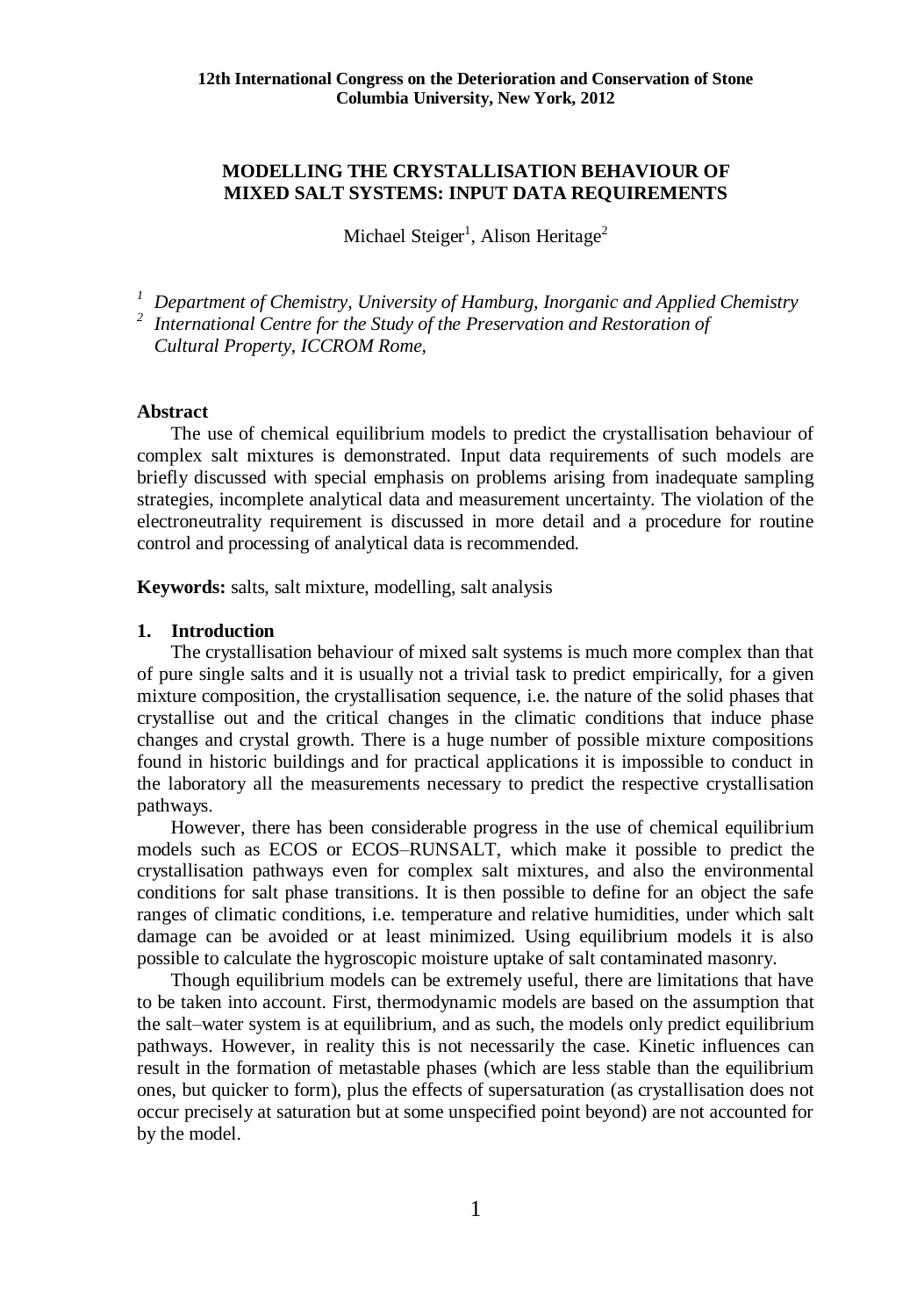Second, the models do not reflect the fact that salt transitions are taking place within a porous medium – and that saline solutions are mobile. Phenomena such as capillary transport and fractionation, and the potential anomalous behaviour of salt–water systems in micropores are not considered. Thirdly, model predictions can be only accurate if the salt mixture contains only those ions that are included in the model parameterization.

Finally, the successful application of an equilibrium model depends largely on the quality of the input data, which in turn are grossly affected by how the samples are collected, and how they are analysed. A correctly devised sampling strategy is needed to ensure that the "right" samples are taken in an appropriate manner. Furthermore, a thermodynamic model requires quantitative analytical measurements, and assumes that from these the composition of the salt mixture is known exactly. The latter assumption is usually not fulfilled as the mixture composition data is based on measurements – and is therefore limited by what can be measured, and the accuracy of those measurements. Therefore, the first step in a careful study always has to be a quality check of the input data. The present contribution focuses on input data restrictions imposed by equilibrium models and we will present guidelines and tools to handle these restrictions in practical applications.

#### **2. Chemical equilibrium models**

Chemical equilibrium models involve the thermodynamic treatment of the equilibria that control phase changes of salt mixtures and their interaction with the surrounding climate. Such models usually consist of two parts: an electrolyte solution model to calculate activity coefficients in mixed salt solutions; and an equilibrium model to calculate the phase changes (dissolution, crystallisation, hydration) in response to changes of the environmental conditions. Such a model can then be used to predict the response of a salt mixture in an object to environmental fluctuations, namely temperature and relative humidity (RH). There are various useful applications of thermodynamic models in conservation (Steiger 2005). First of all and most useful, they can be used to interpret the results of salt measurements in building materials, in order to predict the conditions under which salt damage can occur.

A typical example of an application of an equilibrium model is shown in Figure 1. On the left (Figure 1a) is shown the measured composition of a salt mixture found in a surface sample taken from a sandstone masonry wall. The right hand diagram (Figure 1b) shows the crystallisation pathway of the salt mixture as a function of relative humidity, as calculated by the equilibrium model. The model predicts that there is quite a substantial amount of gypsum,  $CaSO_4.2H_2O$  (127 mmol  $kg^{-1}$ ) in the sample, most of which (more than 99%) remains in crystalline form over the whole range of ambient RH fluctuations (and so is not plotted on the graph). However, the remaining fraction of the salt mixture is subject to crystallisation–dissolution processes triggered by fluctuations in RH as shown in Figure 1b. From the graph it can be seen that at above 77% RH this hygroscopic salt fraction is completely dissolved. Decreasing the humidity below 77% RH (i.e. moving from right to left along the x-axis), first niter  $(KNO<sub>3</sub>)$ , then nitromagnesite  $(Mg(NO<sub>3</sub>)<sub>2</sub>·6H<sub>2</sub>O)$ , nitratine  $(NaNO<sub>3</sub>)$  and, finally, halite (NaCl) crystallise out. From this calculation it can be understood that this salt mixture is responsible for the very high hygroscopic moisture content that was observed in this wall. The high amount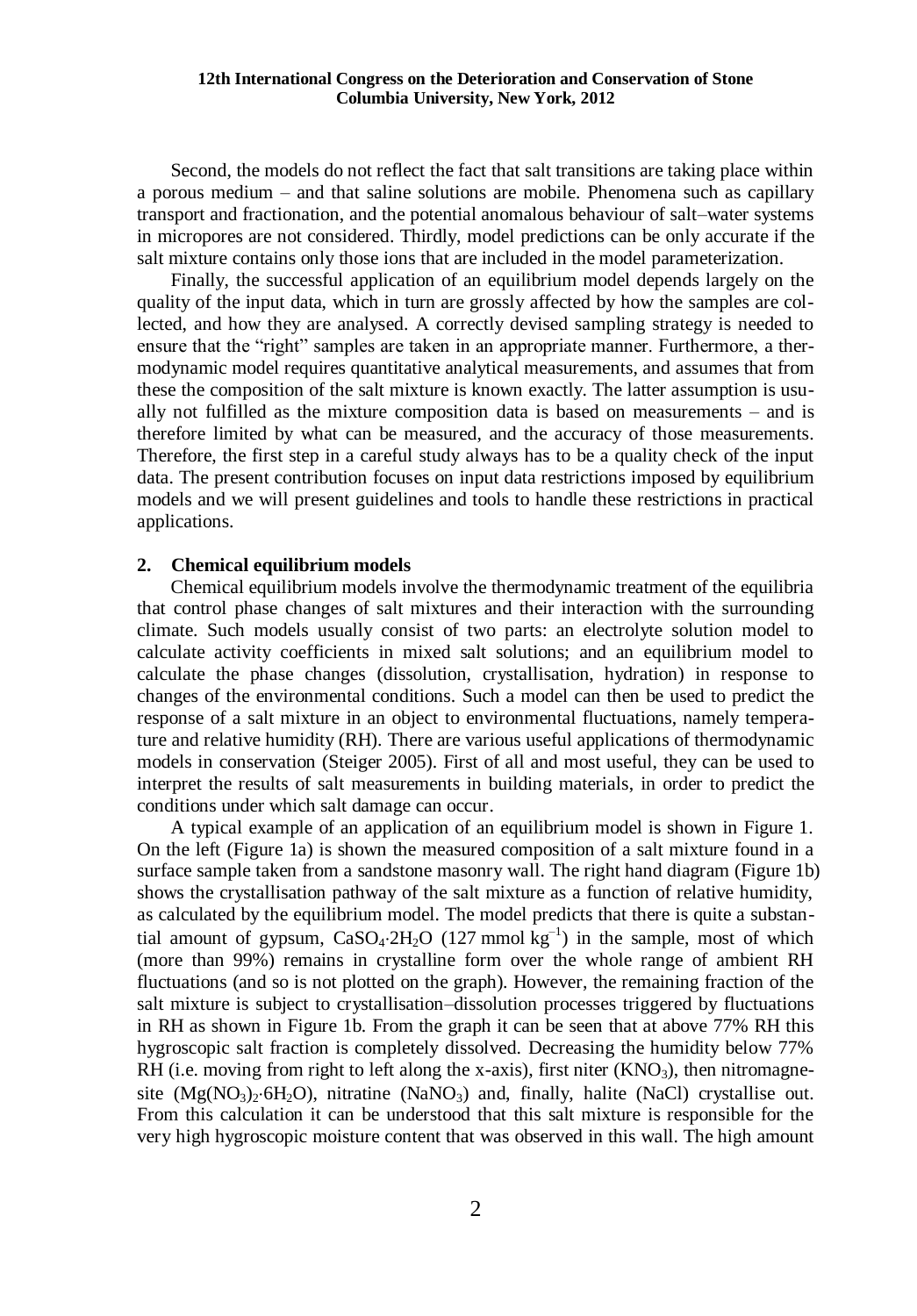of nitrates found in the wall is related to the former use of this part of the building as a stable, while the high gypsum concentration is probably of atmospheric origin.



**Figure 1** Behaviour of salt mixture present in a sandstone sample, (a) measured salt composition, E, given as equivalent ion concentrations (see Section 3.2.1), (b) crystallisation pathway of the salt mixture as calculated with an equilibrium model, with respect to RH (at 25 °C);  $c_{\text{cryst}}$  is the amount of crystalline solids present in the sample at the respective RH.

It is obvious that such a modelling approach is particularly useful as a predictive tool. In instances where other measures to prevent salt damage, e.g. desalination, are not applicable, preventive conservation through environmental control might be the only option to reduce the incidence of salt damage. Following appropriate measurements of the salt contamination of an object, it is possible through careful application of a thermodynamic model to predict the temperature and relative humidity conditions that would minimize the frequency of undesired phase changes inducing crystal growth, and hence damage. In the example shown in Figure 1, typical fluctuations in ambient RH in an outdoor environment cause cyclic dissolution and crystallisation of  $KNO<sub>3</sub>$  and damage has to be expected. Additional crystallisation of the other salts only occurs at very low RH. However, although such events are less frequent they may cause severe damage as a large amount of salt crystallises in a pore space that is already partially filled with niter and gypsum.

In a collaboration between the University College London (C. Price), the University of East Anglia Norwich (P. Brimblecombe, S. Clegg) and the University of Hamburg (M. Steiger) funded by the European Commission the computer program ECOS (Environmental Control of Salts) was developed. A detailed description of the project and the ECOS program is provided by Price (2000). Up to now the ECOS thermodynamic model is the only computer program generally available to conservation scientists and conservators that is suitable for the calculation of the crystallisation behaviour of salt mixtures in cultural objects. An improved user interface for ECOS known as RUNSALT was developed by Bionda (2006). Retaining the fundamental algorithms of ECOS, RUNSALT facilitates the operation of the program. In the meantime several authors have reported successful applications of ECOS or ECOS–RUNSALT (e.g. Sawdy and Price 2005a, Bionda 2006, Price 2007, Klenz-Larson 2007, Prokos 2008).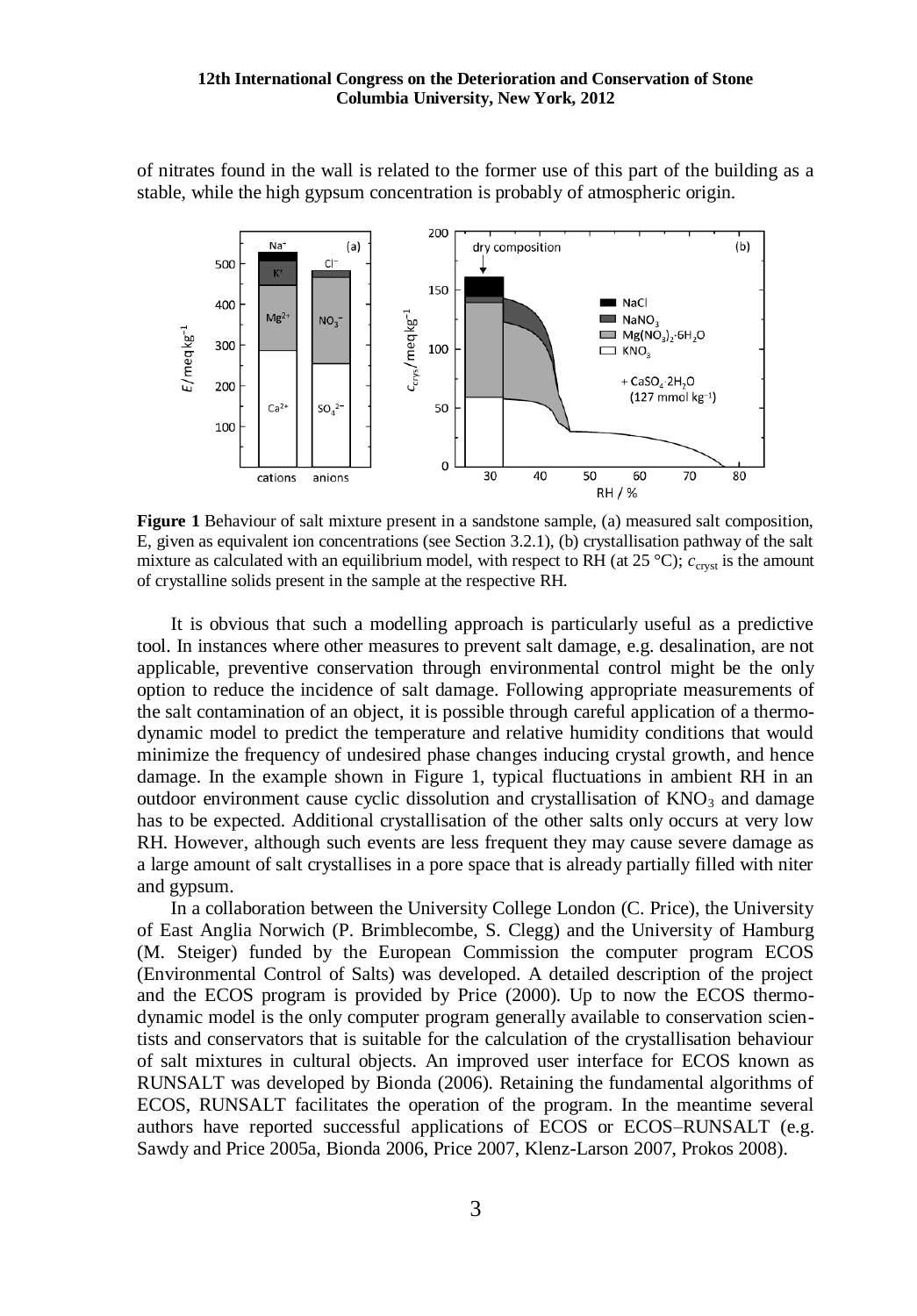# **3. Input data requirements**

When trying to run ECOS, ECOS–RUNSALT or any other equilibrium model, the user is faced with different problems many of which are related to the quality of the input data for the model calculations. Some of these problems arise from inappropriate sampling strategies or are related to the imperfection of the experimental data. Other problems are due to shortcomings of the model itself.

# **3.1 Sampling problems**

When investigating salt deterioration problems within monumental porous structures—such as wall paintings and historic masonry—one of the primary challenges that has to be addressed is that of devising a suitable sampling strategy, as this is fundamental to the ultimate utility of any subsequent investigations. However, this is not straightforward. Not only is it abundantly clear that the salt content of these types of objects is not uniform—since neither is the spread of deterioration phenomena—but also the distribution of the salts is apt to change, as evidenced by the seasonal appearance and disappearance of salt efflorescences. Indeed, temporal variability is rarely taken into account as site investigations tend to be conducted at times that fit with the workschedule of the investigator, rather than those which might yield the most useful information with respect to the salt damage. In cases where environmental control is a consideration, the degree to which any one part of the object is representative of the whole is an important question to be answered—since only one environmental regime can be selected for a single airspace.

Therefore a sampling strategy has to take into account the likely spatial and temporal variability of the object's salt distribution, the construction and condition of the object, and the prevailing environmental conditions. This is greatly facilitated by the use of a few simple techniques: a consistent sampling methodology and a balanced experimental design which will allow for the subsequent application of statistical techniques to assess and interpret the salt measurement data (for a more detailed case study example see Sawdy and Price 2005a and 2005b). Indeed, the interpretation of results has to be backed up by statistical analysis to validate the inferences drawn. Here standard statistical techniques such as basic descriptives, principal components analysis, analysis of variance (ANOVA), and general linear models (GLM), and can be extremely useful to assess the quality of the data, and the significance of any perceived trends and relationships between factors. Finally, the fundamental importance of historical information about the object, and in situ observations must be stressed. Investigations must be centred primarily on the object, and the story that it tells. The collection of phenomenological information (e.g. the condition of the object, and the type and pattern of deterioration phenomena) provides the vital key for assembling and interpreting other types of data. By adopting a combined approach to in situ investigations that includes sampling and analysis with condition recording, and environmental monitoring, with careful scheduling of site visits to collect this information over time at different seasonal intervals, the overall usefulness of the information obtained is greatly enhanced.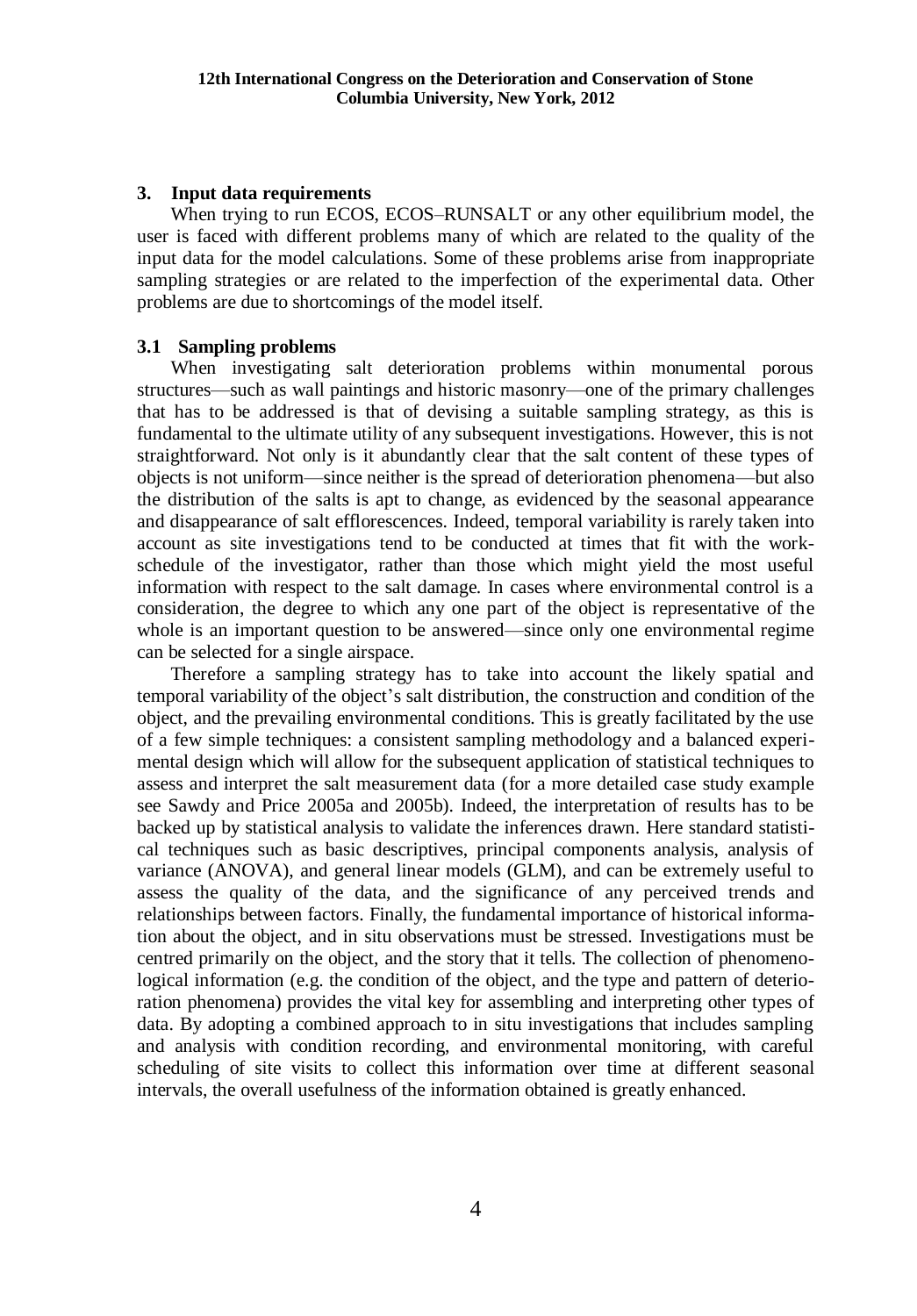### **3.2 Imperfections of the experimental data**

No lab can measure with absolute accuracy all ions that are present in a real sample. Therefore, problems are related to the selection of ions that have to be measured and to the measurement uncertainties. The main constituents of salt mixtures typically found in building materials are the four cations  $\text{Na}^+$ ,  $\text{K}^+$ ,  $\text{Mg}^{2+}$  and  $\text{Ca}^{2+}$ , and, the anions Cl<sup>-</sup>, NO<sub>3</sub><sup>-</sup>,  $SO_4^2$ . This set of ions is also expected as input data for the use of ECOS. There are situations where other ions may have significant contributions and these must not be neglected, However, these other ions are rarely measured on a routine basis and even if they were, there is no model that can treat all relevant solution and solubility equilibria including all ions that could possibly be found in samples from building materials. The main problems that arise from this are outlined below.

### **3.2.1Problems with charge imbalances**

In any saline solution, the sum of the cation and anion charges must be equal: i.e. the solution is charge neutral. Therefore the charge balance of the analytical data is a good indication of the how accurately the true composition of the solution is reflected in the measurements collected. Both experimental errors in the determination of the ion concentrations and missing ions, i.e. ions that are present in a sample but were not analysed, affect the ionic charge balance and need to be considered. Analytical data of salt analysis are usually reported on a weight fraction basis (mass of an ion per total mass of the sample), i.e. in units of mass percent or  $mg \, kg^{-1}$ . However, for quality control or for the use of a thermodynamic model the use of molar quantities is more appropriate. For example, the molar concentration  $c_i$  of an ion is related to the weight fractions *w<sup>i</sup>* by

$$
c_i = 10^6 \ \mathcal{W}_i / M_i \tag{1}
$$

where  $c_i$  and  $w_i$  are given in mmol  $kg^{-1}$  and mg  $kg^{-1}$ , respectively, and  $M_i$  is the molar mass of the ion  $(in g mol^{-1})$ . In any electrolyte solution it follows from the neutrality requirement that the sum of positive and negative charges is exactly balanced. Since different ions have different charges (e.g.  $Na^+$ ,  $Mg^{2+}$ ,  $Cl^ SO_4^2^-$ ), the charge balance is calculated from the charge equivalent concentrations of each ion. For an ion of charge  $z_i$  the charge equivalent concentration  $e_i$  (in units of meq kg<sup>-1</sup>) is given by

$$
e_i = |z_i| \ c_i \tag{2}
$$

and the total equivalent concentration of positive and negative charges is

c c a a and *c a E e E e* (3)

where subscripts *c* and *a* refer to cations and anions, respectively. The charge balance  $B_z$  is defined as  $\frac{2(E_c - E_a)}{E_c - E_b}$ 

$$
B_{z} = \frac{2(E_{c} - E_{a})}{E_{c} + E_{a}}
$$
\n(4)

Considering typical analytical errors, values of  $|B_z| > 0.05-0.1$  may be an indication of a problem with the analysis. This could be either a gross error in the determination of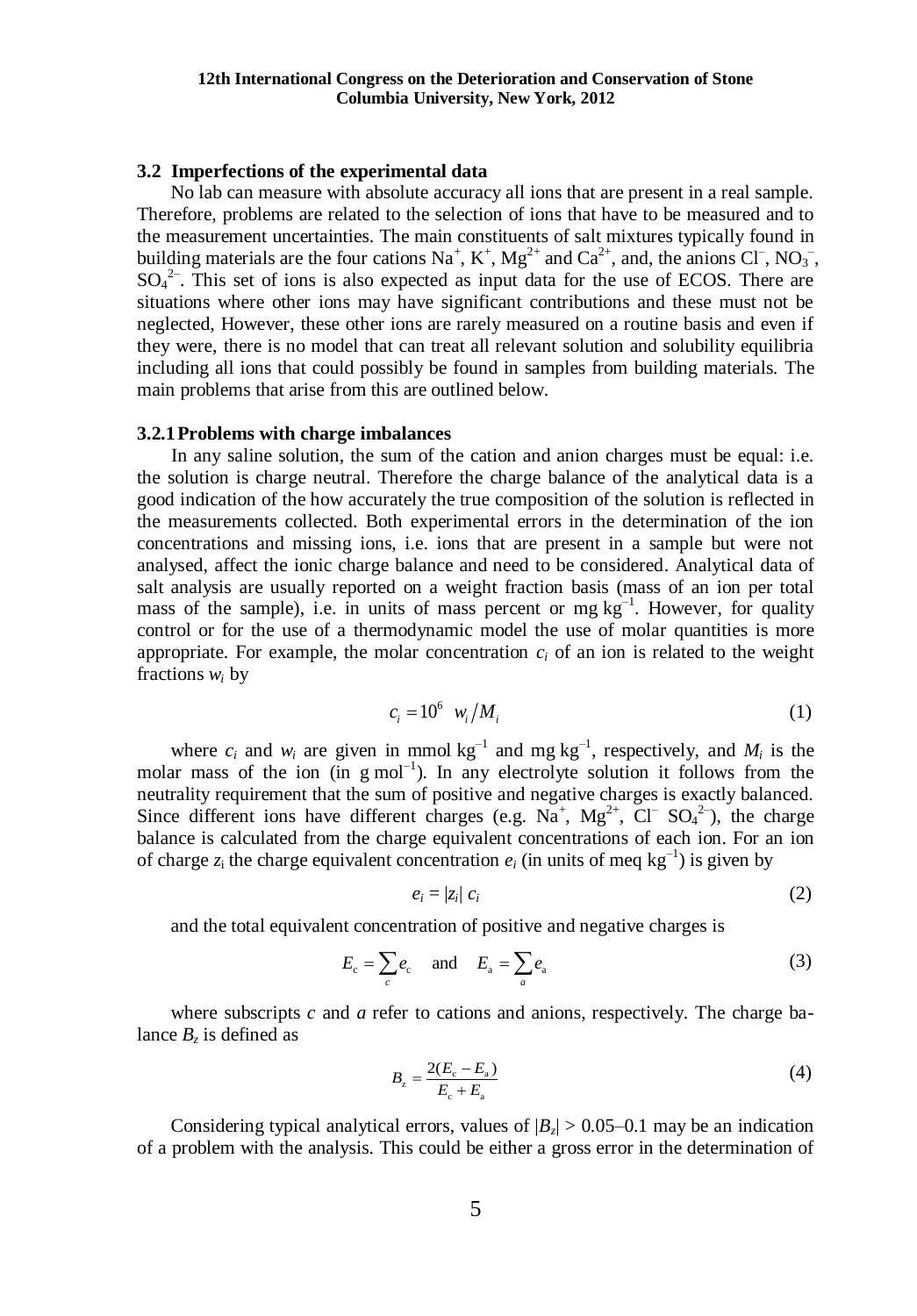one or more ions, or it can be an indication for a missing ion. Though the above mentioned seven ions are the most important constituents of the salt mixtures that are typically found in building materials, there are sometimes other ions with significant contributions. The most important source of additional anions is alkalinity which can be a major constituent in building materials, particularly, for buildings where concrete or other alkaline materials were extensively used. Alkalinity is defined as the sum of the charge equivalent concentrations of hydroxide, bicarbonate and carbonate, thus:  $c_{\text{alk}} = c(\overrightarrow{OH}) + c(\overrightarrow{HCO_3}) + 2c(\overrightarrow{CO_3}^2)$ . Arnold and Zehnder (1991) reported several examples of alkaline salts that are formed after use of alkaline materials. Other anions that might have a significant contribution to the total charge balance are fluoride, phosphate, oxalate, acetate and formate.

Apart from the four cations mentioned before, ammonium  $(NH_4^+)$  may also be an important cation in building materials. It is a major ion in rain water and atmospheric aerosols. Missing ammonium measurements in samples strongly affected by atmospheric deposition can be the cause of a significant anion excess. It should be noted that ammonium is not stable in carbonaceous material and should volatilize as ammonia.

As long as their contribution to the total charge imbalance is small compared to the analytical uncertainty, the influence of missing is negligible. However, if the charge imbalance exceeds the estimated analytical uncertainty, the results should be carefully interpreted and the application of a sophisticated computer program for further data analysis is hardly justified.

#### **3.2.2Missing carbonate measurements**

Even if the charge imbalance of the analytical results for a single sample is considered insignificant compared to the expected analytical precision, there might still be a systematic imbalance that is only detected if a large number of samples is analysed. This is illustrated in Figure 2. The samples shown were taken from several limestone monuments and the analysis included the standard set of seven ions, i.e.  $Na^{+}$ ,  $K^{+}$ ,  $Mg^{2+}$ ,  $Ca^{2+}$ , Cl<sup>-</sup>, NO<sub>3</sub><sup>-</sup> and SO<sub>4</sub><sup>2-</sup>. The data clearly show that there is a systematic imbalance with a cation excess that is particularly pronounced at low salt concentrations. For most single samples, the cation excess is moderate to small and one would not necessarily expect it to be significant compared to the analytical uncertainty. However, from the large number of samples shown in Figure 2 it is obvious that the cation excess is systematic. In this case (i.e. analysis of limestone samples), the cation excess is simply the result of missing carbonate and bicarbonate measurements.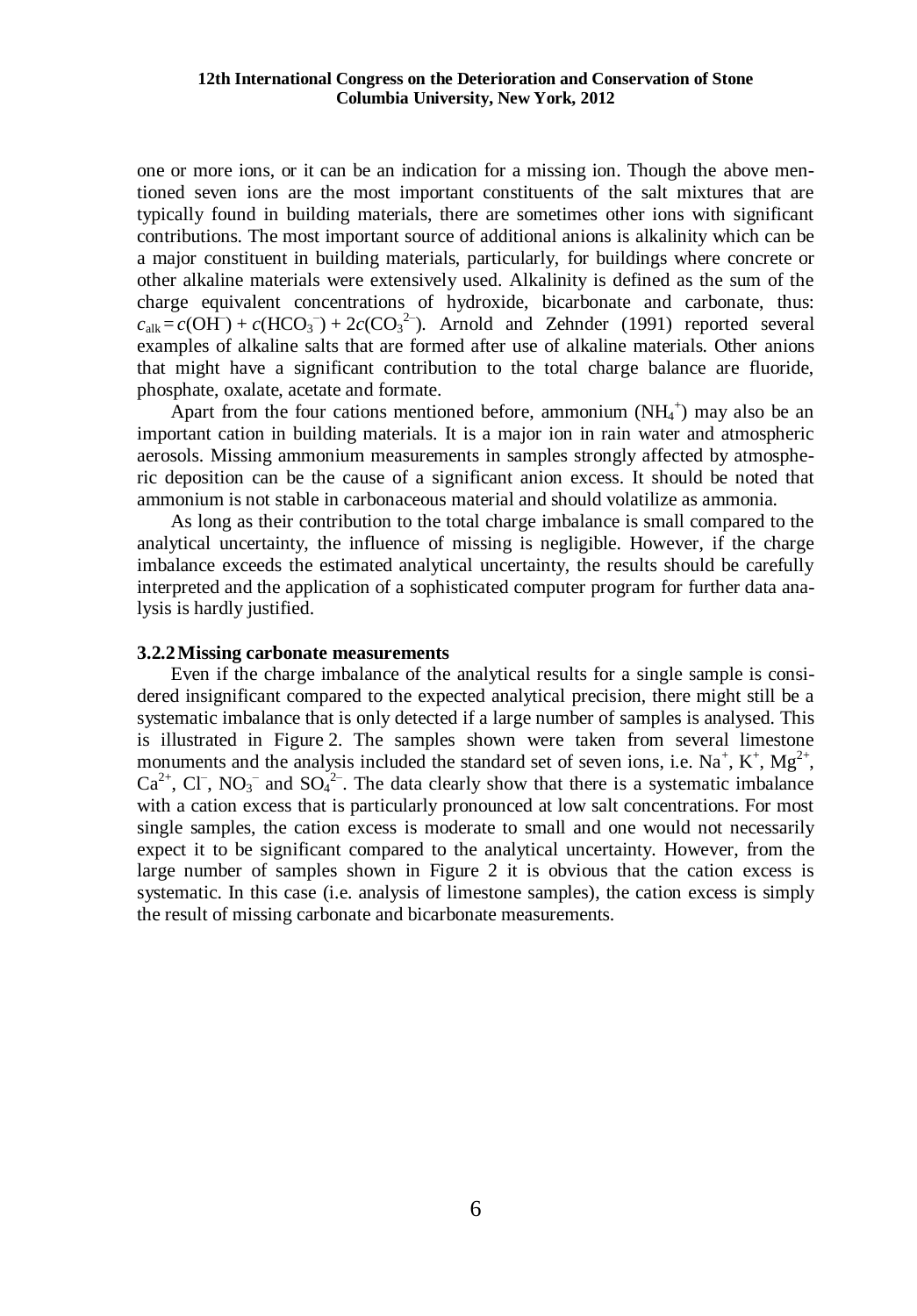

**Figure 2.** Charge balances of limestone samples. (a) Plot of cation vs. anion charge equivalent concentrations  $E_c$  and  $E_a$ , (b) Absolute charge balance deviations  $(E_c-E_a)$  as a function of the total anion equivalent concentration (only samples with  $v/m_s = 50$  mL  $g^{-1}$ , see explanation in text). In both graphs, the dashed line represents Ca concentrations or excess Ca, respectively, calculated from the solubility of calcite (CaCO<sub>3</sub>) for  $v/m_s = 50$  mL  $g^{-1}$ . In graph b, the dotted curves represent limits of  $\pm 5\%$  experimental errors.

For the determination of the water soluble salts in the samples shown in Figure 2, the limestone samples were first crushed and ball-milled and then extracted with twice distilled water. Due to the low but finite solubility of calcite a small fraction of the calcite  $(CaCO<sub>3</sub>)$  matrix of the limestone is mobilised by the extraction procedure as dissolved  $Ca^{2+}$  and  $HCO_3^-$  ions. The total amount of dissolved calcite depends on the ratio  $v/m_s$  of the volume of water (*v*) and the weight of the sample  $(m_s)$ . The majority of the samples shown in Figure 2 were extracted with 50 mL  $g^{-1}$ . Higher values of  $v/m_s$ (typically 250 mL  $g^{-1}$ ) were used for the analysis samples with high calcium sulfate content (e.g. samples with gypsum crusts) to ensure that sparingly soluble gypsum is completely dissolved as discussed below (see Section 3.4). The equilibrium solubility of calcite in water at room temperature yields an apparently soluble calcium concentration that is shown as the dashed line in Figure 2 for  $v/m_s = 50$  mL g<sup>-1</sup>. It is important to note that this amount of soluble calcium is only an analytical artefact. Moreover, calcite is not an environmentally active salt, and therefore is not of concern with respect to the evaluation of soluble salt problems. In the original porous stone,  $v/m_s$  and, thus, the mobility of calcite, is limited by the water accessible porosity, i.e. the pore space that can be filled with water. For example, in a limestone with a porosity of 20% and a corresponding density of 2.15 g cm<sup>-3</sup> a ratio of  $v/m_s$  of 0.023 mL g<sup>-1</sup> is obtained if the pore space is completely filled with water. Therefore, more than three orders of magnitude less calcium is mobilised in the pore solution of a limestone than during the extraction procedure for the determination of soluble salts. It is obvious that the calcium fraction mobilised by partial dissolution of calcite during the extraction of the samples leads to an overestimation of the soluble calcium content in samples containing calcite and an apparent cation excess.

The influence of partial calcite dissolution is particularly strong at very low salt concentration (Figure 2a). The plot of the absolute charge balance deviations for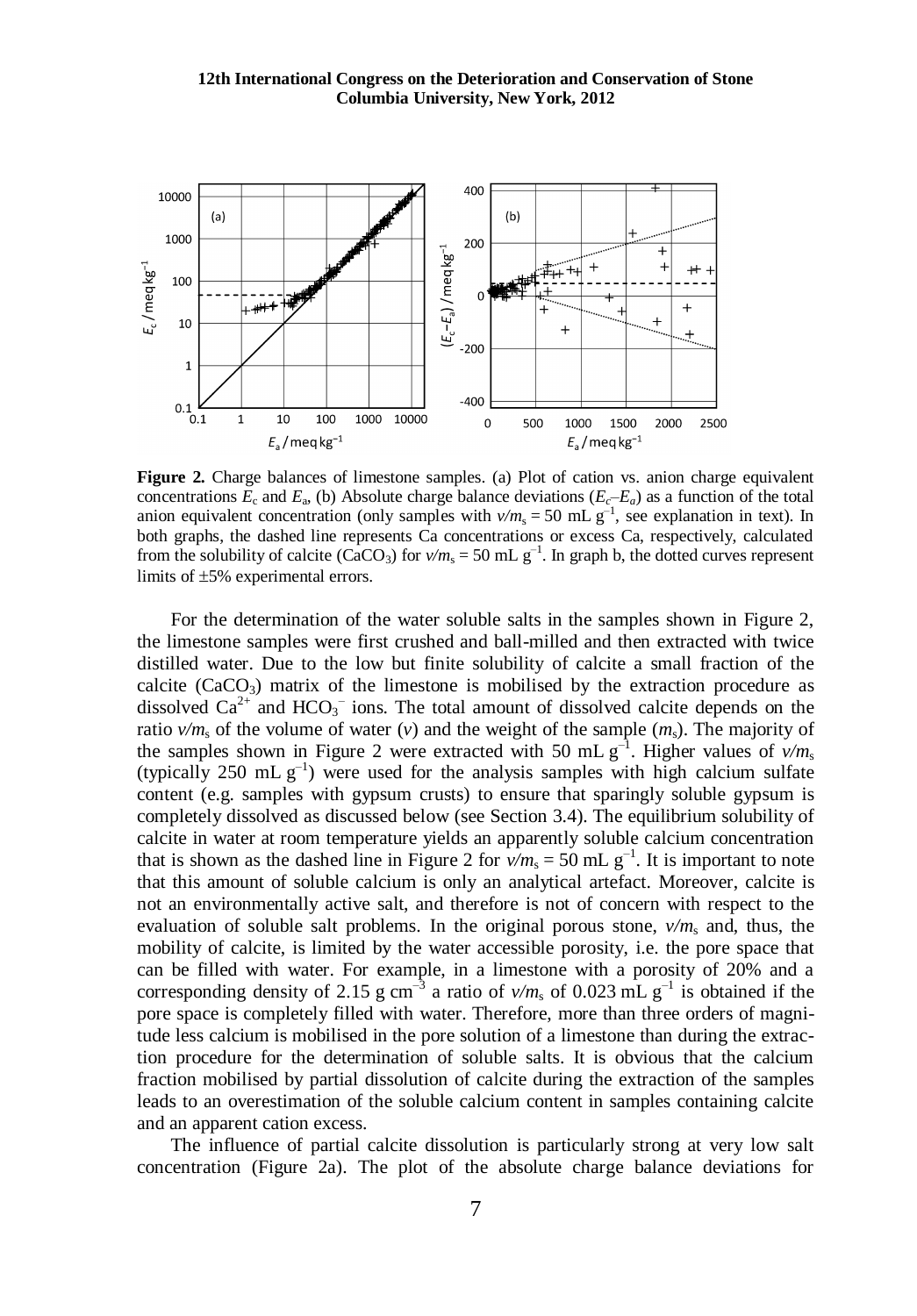### **12th International Congress on the Deterioration and Conservation of Stone Columbia University, New York, 2012**

samples with  $v/m_s = 50$  mL  $g^{-1}$  (Figure 2b) confirms the systematic deviation at low salt content  $(\leq 250 \text{ meq kg}^{-1})$ . However, in no instance the cation excess exceeds the value calculated from the solubility of pure calcite (see dashed lines in the diagrams). At higher salt content ( $>$ 250 meq kg<sup>-1</sup>), the charge imbalances are more scattered and seem to be largely controlled by measurement uncertainty. In order to evaluate charge balances in a set of analytical data, it is important to consider both realistic measurement errors and the solubility of calcite at the  $v/m<sub>s</sub>$  ratio used. The dotted lines in Figure 2b represent the upper and lower limits of a combined overall error of 5% measurement uncertainty (precision) and the systematic error of partial calcite dissolution and missing carbonate measurements (horizontal dashed curve). It is obvious that only few samples fall above or below these realistic limiting values of the imbalance. In many cases the observed cation excess may then be attributed to either the partial dissolution of the stone matrix or to measurement imprecision. Such charge imbalances do not cause any problems in the further data evaluation. However, if the cation excess exceeds the combined analytical uncertainty and the error expected from the partial dissolution of calcite, there is evidence for the presence of an anion that was not analysed. Then, further data treatment with an equilibrium model is not useful and may even be misleading. The missing ion may in most cases still be carbonate or bicarbonate. However, if it cannot be attributed to partial calcite dissolution, it must be present in the form of the very soluble sodium and potassium salts (i.e. alkali carbonates). ECOS and many other equilibrium models cannot treat mixed solutions containing alkali carbonates and further data treatment with such a model is not possible. The same is true if there is an anion excess exceeding the combined analytical uncertainties, thus, indicating the presence of an additional cation that cannot be handled by the equilibrium model.

The samples shown in Figure 2 are limestone samples, however, due to the ubiquitous occurrence of calcite in construction materials, similar effects are also expected for other types of materials such as sandstone or brick and of course mortar and plaster. Finally, other alkaline compounds that are sometimes present in building materials like portlandite,  $Ca(OH)_{2}$ , are much better soluble than calcite and may cause even more problems with charge imbalances if the corresponding anion is not analysed. In this case, the missing ion is hydroxide which can be easily detected by taking pH measurements in the aqueous extracts.

#### **3.3 The gypsum problem**

Electrolyte solution models for complex mixed solutions require quite a number of interaction parameters and their temperature dependence (see Reeves et al. 2000, Steiger et al. 2000 in Price 2000). These parameters have to be determined from experimental data. With every additional ion the number of parameters increases significantly. In an attempt to minimize this large number of parameters, the developers of ECOS tried to reduce the number of ions that have to be treated with the model. Considering the Na<sup>+</sup> $K^+$ - $Mg^{2+}$ - $Ca^{2+}$ -Cl<sup>-</sup>-NO<sub>3</sub><sup>-</sup>-SO<sub>4</sub><sup>2-</sup>-H<sub>2</sub>O system, the calcium sulfate salts have an exceptionally low solubility compared to all other salts, and are therefore much less active in response to changes in RH and temperature. Therefore it was decided to focus on the more soluble salts, and where possible to exclude calcium sulphate salts from the calculation. Consequently, the total system of these seven ions was split into two six ion subsystems, the Na<sup>+</sup>-K<sup>+</sup>-Mg<sup>2+</sup>-Ca<sup>2+</sup>-Cl<sup>-</sup>-NO<sub>3</sub><sup>-</sup>-H<sub>2</sub>O and the Na<sup>+</sup>-K<sup>+</sup>-Mg<sup>2+</sup>-Cl<sup>-</sup>-NO<sub>3</sub><sup>-</sup>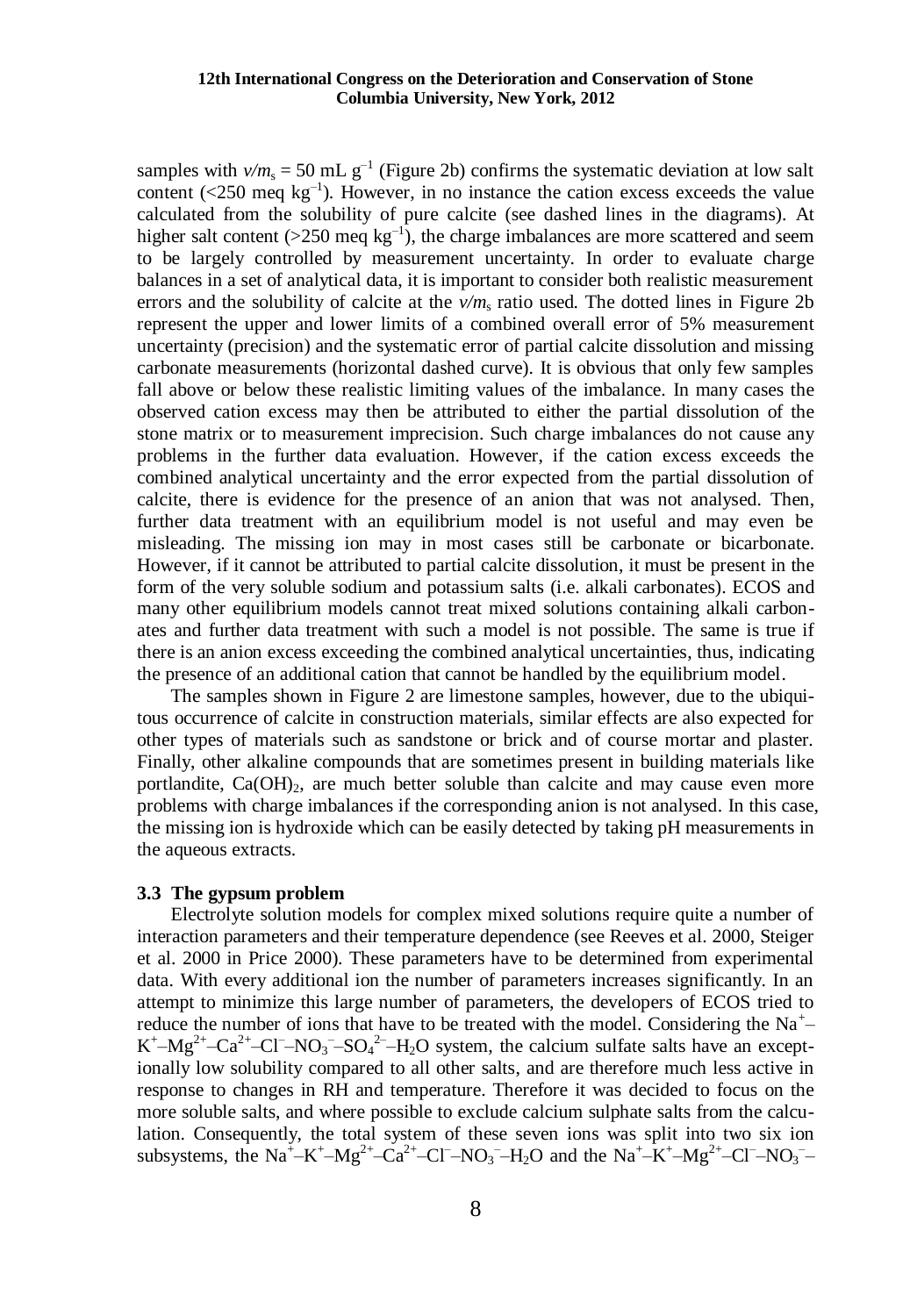$SO_4^2$ -H<sub>2</sub>O system. Neither of these two systems contains  $Ca^{2+}$  and  $SO_4^2$  at the same time, hence, while the ECOS model can treat very simple mixtures containing both calcium and sulphate, nevertheless it cannot be used to predict solubilities in complex mixed solutions that contain calcium and sulfate at the same time. As a result, for complex mixtures including all seven ions, one often obtains an error message recommending the removal of calcium sulphate from the data.

At first glance, it appears to be surprising to exclude calcium sulfate as gypsum is a major salt in many buildings. However, though the solubility of gypsum is much higher than that of calcite, it is still two orders of magnitude lower than for all other salts in the  $Na^+ - K^+ - Mg^{2+} - Ca^{2+} - Cl^- - NO_3^- - SO_4^{2-} - H_2O$  system. This has important consequences. Gypsum is by comparison inactive with respect to environmental fluctuations (i.e. it does not undergo substantial phase transitions in response to changes in RH and temperature), and as a result, the mechanisms by which gypsum can cause damage are somewhat different to those by which more soluble salts cause damage. However, the solubility of gypsum is large enough that gypsum is completely dissolved in the aqueous extracts of samples at common values of  $v/m_s$ . This is illustrated in Figure 3a. The diagram depicts the maximum amount of gypsum in a sample that can be completely dissolved in a single extraction as a function of the ratio *v/m*<sup>s</sup> . It can be seen that for common ratios  $v/m_s$  of 50–100 mL  $g^{-1}$  gypsum is completely dissolved in the aqueous extracts as long as its content in the samples does not exceed 10–20% by weight. In contrast, the gypsum solubility is so small that the salt is essentially immobilized once it is deposited in the pore space of the material. This is illustrated in Figure 3b.



**Figure 3.** Mobility of gypsum. (a) Amount of gypsum (as percentage weight fraction) that can be extracted from a sample as a function of the ratio  $v/m_s$ . (b) Ratio  $v/m_s$  (left axis) and extractable amount of gypsum in porous stone as a function of porosity  $\Phi$ .

The curve shows, as a function of the total porosity  $\Phi$ , the maximum amount of gypsum present in a porous material that can be completely dissolved if the available pore space is filled with water (right hand y-axis). For example, if a porous stone with a porosity of 20% is completely filled with water, the pore solution can only dissolve a small amount of gypsum corresponding to a content of about 0.1% by weight. The gypsum content in building materials is typically much higher. It follows that gypsum once formed in building materials is essentially immobilised. Due to its very low solubility only a very small fraction of the total gypsum deposit actually present in the pore space can be dissolved and the concentration of calcium sulfate in a pore solution is so small that it does not affect the remaining ions and their solubility equilibria, thus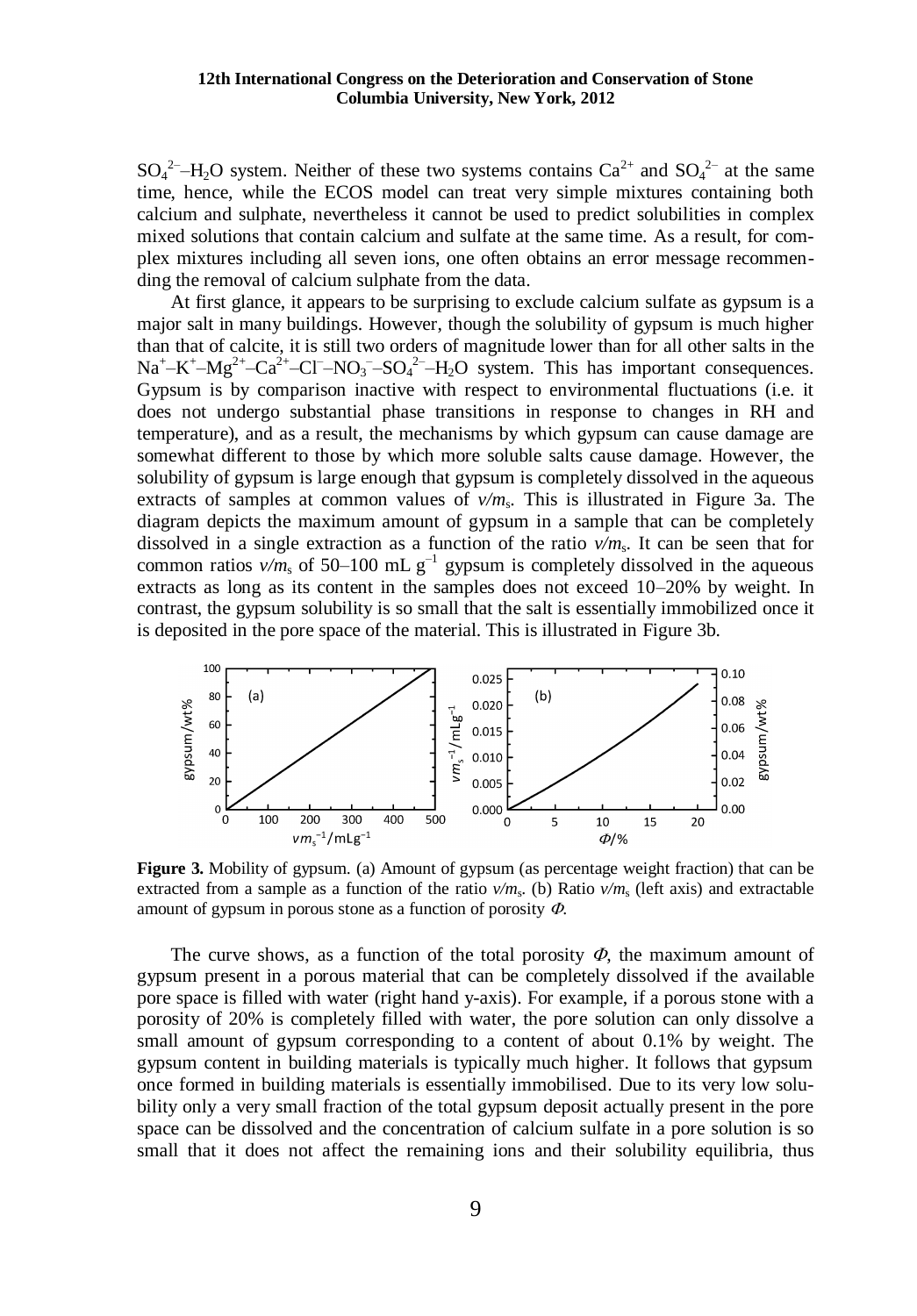neglecting calcium sulfate in the equilibrium calculations does not pose any problems. Therefore, it is reasonable to remove calcium sulfate from the mixed salt system data that has to be treated with an equilibrium model. This can be simply done by assuming that the molar calcium sulfate content of a sample is equal to the molar concentration of either calcium or sulfate, whichever is smaller. The concentration of the other ion is then corrected accordingly, i.e. the molar concentrations of calcium and sulphate are compared, the one with the lower molar concentration is removed from the system, while the other is reduced by the same amount. This correction yields one of the two subsystems mentioned before that can be more easily treated with an equilibrium model such as ECOS. However, this correction should only be applied after an appropriate treatment of charge imbalances as described in the following section.

### **4. Recommended treatment of input data**

Figure 4 depicts a recommended procedure for the evaluation of input data for use with ECOS–RUNSALT or other equilibrium models. Measurements of the salt content in samples from historic monuments should include the seven ions mentioned. The calculation of a charge balance should be always carried out in order to evaluate the quality of the data. The next step is a crucial as one has to decide at this stage whether the data are appropriate for further evaluation using an equilibrium model. For this purpose, the user has to define values for the maximum acceptable analytical error. Relative errors of about 5–10% might be realistic assumptions. However, this needs to be carefully evaluated.

Then, if there is an anion excess exceeding the acceptable imprecision, any further data evaluation should be terminated as there is indication that unacceptable large errors or missing ions may substantially bias the model calculations. At this stage, an experimental error limit should be defined by the user, based on realistic assumptions of analytical uncertainties, i.e. a maximum acceptable anion excess,  $(E_a/E_c)_{\text{max}}$ . If the anion excess is acceptable in comparison to the analytical uncertainty, all anion and cation concentrations are corrected such that the electro-neutrality is guaranteed (see Figure 4).

In the case of a cation excess, the evaluation of the imbalance should consider both influences, partial dissolution of calcium (and missing carbonate data) and additional analytical uncertainty. The first step should always be the correction of missing carbonate data. This is simply done by initially assuming that the whole cation excess is caused by partial calcite dissolution. Then, a corrected calcium concentration  $(c_{\text{Ca,corr}})$  can be calculated from the measured calcium concentration  $(c_{Ca})$  according to

$$
c_{\text{Ca,corr}} = c_{\text{Ca}} - 1/2\Delta E \tag{5}
$$

where  $\Delta E = (E_c - E_a)$  is the absolute charge balance deviation. It should be noted that the factor  $\frac{1}{2}$  accounts for the fact that  $E_c$  and  $E_a$  are charge equivalent concentrations while  $c_{Ca}$  is a molar concentration of a divalent cation. The next step is the evaluation of the correction  $(\frac{1}{2}\Delta E)$  which has to be compared to the maximum amount of calcium that can be mobilised by calcite dissolution  $(c_{\text{calcile}})$ . A maximum value of  $c_{\text{calculate}}$  can be calculated from the solubility of calcite at room temperature and atmospheric  $CO_2$  pressure (0.0005 mol calcite per kg water) and the ratio  $v/m_s$  used in the aqueous extractions. If the calculated correction  $(1/2\Delta E)$  does not exceed, to within acceptable experimental uncertainty, the value of  $c_{\text{calcite}}$ , the correction according to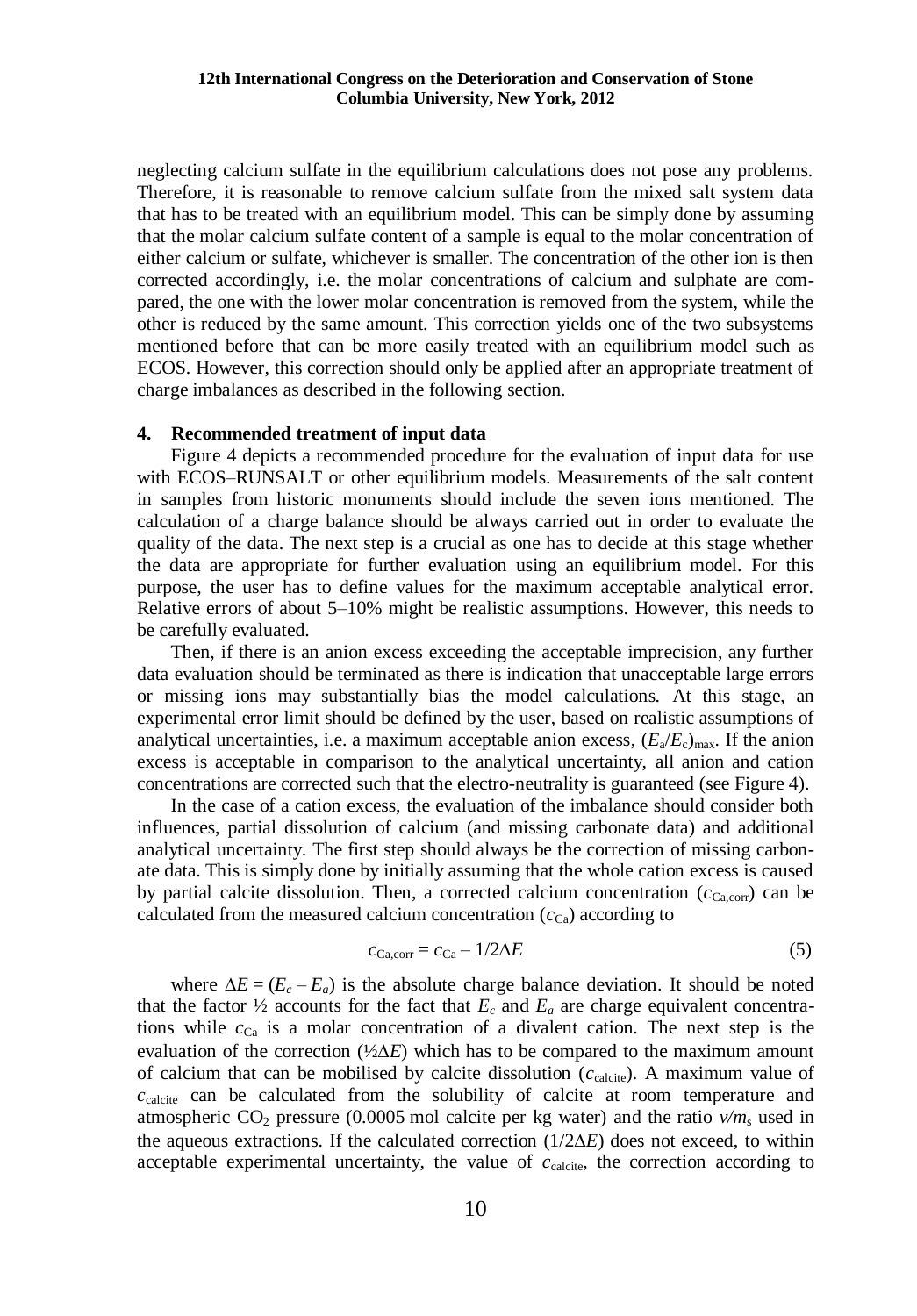### **12th International Congress on the Deterioration and Conservation of Stone Columbia University, New York, 2012**

Equation (5) is reasonable. This yields the following expression as a criterion for an unacceptable large correction:

$$
\frac{1}{2}\Delta E > (1+f)c_{\text{calculate}} \tag{6}
$$

where *f* is the experimental error limit in the calcium determination (e.g.  $f = 0.05$  for 5% maximum error). However, if the correction exceeds the experimental error limit, any further data evaluation should be terminated as there is a clear indication for a missing anion leading to erroneous model calculations. If the correction  $\Delta E$  is acceptable, the concentrations of the remaining six ions can be used together with the corrected calcium concentration as a set of appropriate input data for an equilibrium model. If necessary, as is usually the case for use with ECOS–RUNSALT, a further correction to remove calcium sulfate as discussed before may then be applied.

It should be noted that there is also an auto charge balance option in the ECOS– RUNSALT program. The procedure is simply an algebraic correction of the charge imbalance by proportionally increasing the concentrations either of all cation or all anion concentrations, respectively, depending on whichever are smaller. Hence, there is no critical evaluation of the charge imbalance by comparison with an experimental error limit, nor, is there a correction for dissolved calcite. Therefore, the autobalance option in the ECOS–RUNSALT program can only be recommended to experienced users who know exactly what they are doing. Sometimes it might be a useful option to handle charge balance problems in simulation with artificial samples. However, it is not recommended for the treatment of measured concentrations in real samples that are usually affected by calcite dissolution.



**Figure 4.** Recommended treatment of input data for use with chemical equilibrium models such as ECOS–RUNSALT (removal of charge imbalance).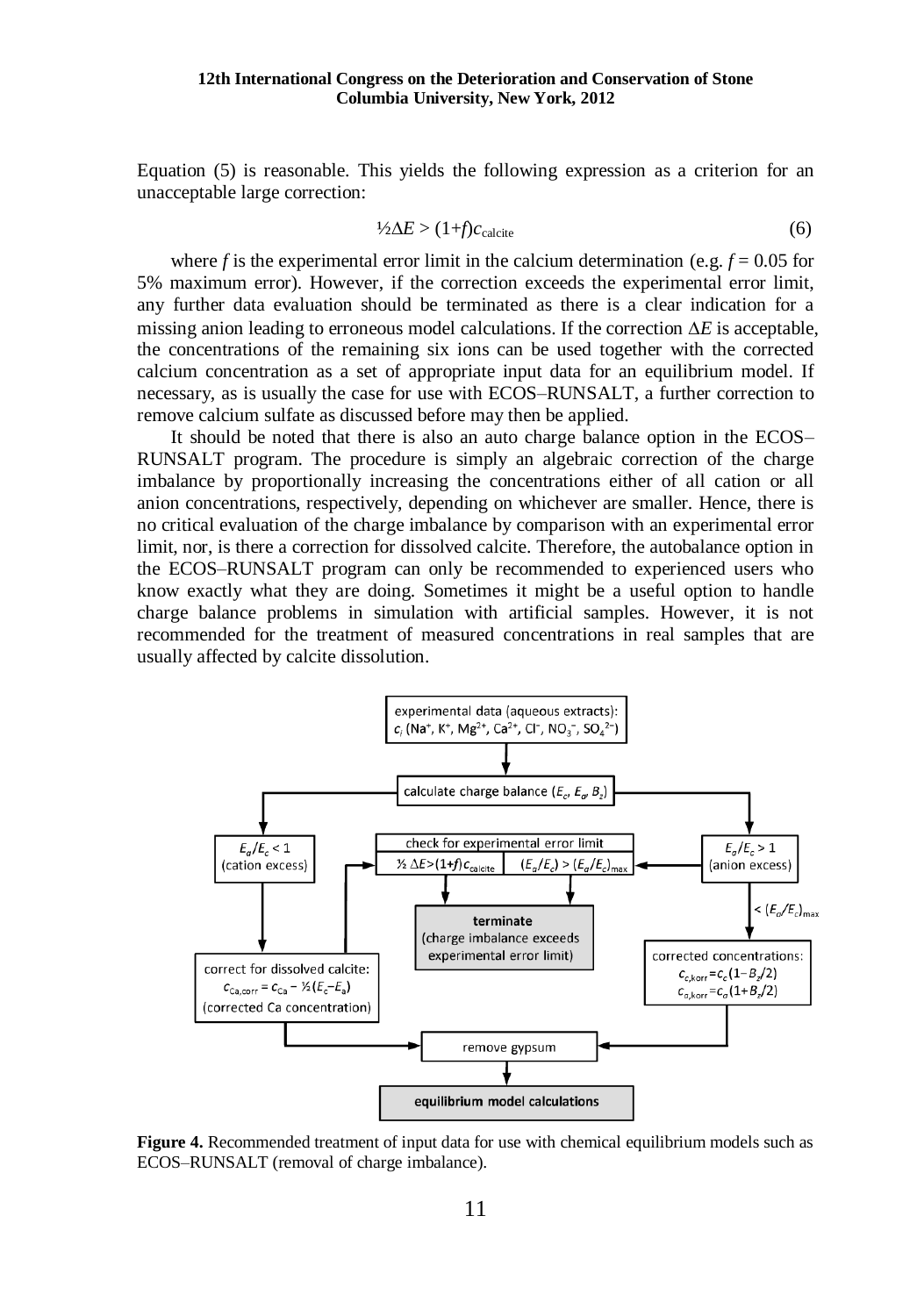# **5. Conclusions**

Equilibrium models provide an extremely useful tool for the prediction of the crystallisation behaviour of complex salt mixtures and for the definition of safe ranges of climatic conditions surrounding an object. However, equilibrium models have their limitations, and problems arising from input data requirements are frequently encountered. It is important to realize that a model can never compensate for inadequate sampling strategies or incomplete and erroneous analytical data of salt concentration and composition. In the present work, we have focused on problems arising from incomplete analytical data (missing ions such as carbonate) and measurement errors and the resulting violation of the electroneutrality requirement. An analysis of a salt sample from an object should include at least the seven ions  $Na^+$ ,  $K^+$ ,  $Mg^{2+}$ ,  $Ca^{2+}$ ,  $Cl^-$ ,  $NO_3^-$  and  $SO_4^2$  and the measurement uncertainty should ideally not be larger than about 5–15% relative standard deviation. Our recommended procedure can then be used for routine quality control of analytical data based on charge balance considerations. On the basis of plausibility checks, the procedure can be used for the correction of charge imbalances caused by partial calcite dissolution and missing carbonate measurements. Such corrections are only applicable if the charge imbalance does not exceed the acceptable limit defined by the extraction procedure and the measurement uncertainty. Finally it should be stressed that output predictions from such models should always be cross referenced with site based observations and collected phenomenological data, to check if other significant factors have been overlooked, and that the conclusions drawn fit with what is observed in reality.

### **6. References**

- Arnold, A. and Zehnder, K. 1991. Monitoring wall paintings affected by soluble salts. In *The conservation of wall paintings* (Cather S., ed.), The Courtauld Institute of Art and The Getty Conservation Institute, 103–135.
- Bionda, D. (2006) *Modelling indoor climate and salt behaviour in historic buildings: A case study*. Dissertation, ETH Zürich.
- Klenz Larsen, P. 2007. The salt decay of medieval bricks at a vault in Brarup Church, Denmark. *Environ Geol* **52**: 375–383.
- Price, C.A. 2000. *An expert chemical model for determining the environmental conditions needed to prevent salt damage in porous materials*. London: Archetype Publications.
- Prokos, P. 2008. Equilibrium conditions of marine originated salt mixtures: An ECOS application at the archaeological site of Delos, Greece. In *Salt weathering on buildings and stone sculptures*, Technical University of Denmark, Lyngby, 139–148.
- Sawdy, A. and Price, C. 2005a. Salt damage at Cleeve Abbey, England. Part I: a comparison of theoretical predictions and practical observations. *J Cult Heritage*, **6**: 125–135.
- Sawdy, A. and Price, C. 2005b, Salt damage at Cleeve Abbey, England. Part II: seasonal variability of salt distribution and implications for sampling strategies, *J Cult Heritage*, **6**: 361-367.